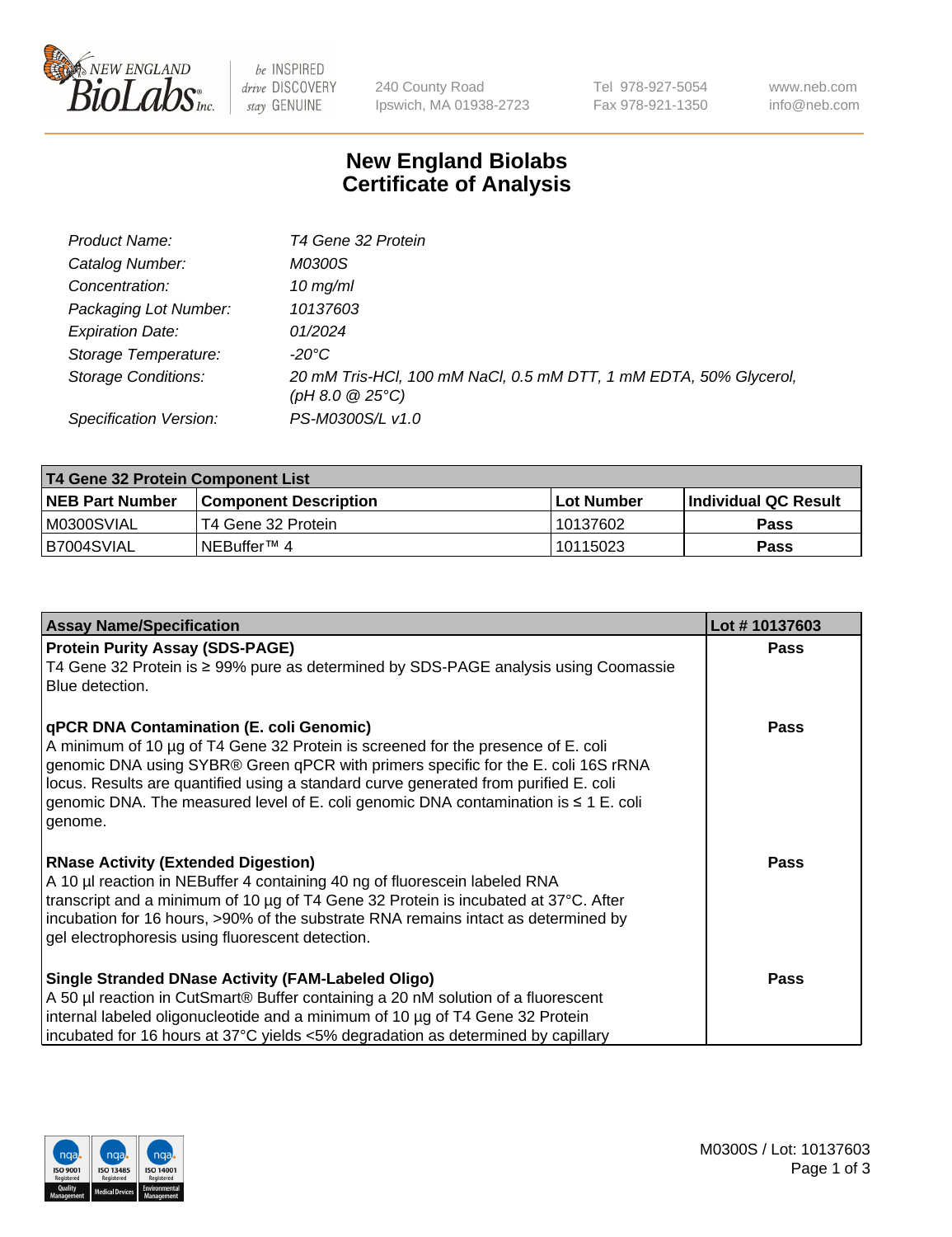

be INSPIRED drive DISCOVERY stay GENUINE

240 County Road Ipswich, MA 01938-2723 Tel 978-927-5054 Fax 978-921-1350 www.neb.com info@neb.com

| <b>Assay Name/Specification</b>                                                                                                                                                                                                                                                                                                                                              | Lot #10137603 |
|------------------------------------------------------------------------------------------------------------------------------------------------------------------------------------------------------------------------------------------------------------------------------------------------------------------------------------------------------------------------------|---------------|
| electrophoresis.                                                                                                                                                                                                                                                                                                                                                             |               |
| <b>RNase Activity Assay (2 Hour Digestion)</b><br>A 10 µl reaction in NEBuffer 4 containing 40 ng of fluorescein labeled RNA<br>transcript and a minimum of 10 µg of T4 Gene 32 Protein incubated for 2 hours at<br>37°C results in no detectable degradation of the RNA as determined by gel<br>electrophoresis using fluorescent detection.                                | <b>Pass</b>   |
| <b>Phosphatase activity (FAM Labeled Oligo)</b><br>A 50 ul reaction in CutSmart® Buffer containing a 20 nM solution of a fluorescent<br>internal labeled oligonucleotide with a 5' phosphate and a minimum of 10 µg of T4<br>Gene 32 Protein incubated for 16 hours at 37°C yields <5% degradation as determined<br>by capillary electrophoresis.                            | Pass          |
| <b>Protein Concentration (A280)</b><br>The concentration of T4 Gene 32 Protein is 10 mg/ml +/- 10% as determined by UV<br>absorption at 280 nm. Protein concentration is determined by the Pace method using<br>the extinction coefficient of 39,670 and molecular weight of 33,506 daltons for T4<br>Gene 32 Protein (Pace, C.N. et al. (1995) Protein Sci., 4, 2411-2423). | <b>Pass</b>   |
| <b>Endonuclease Activity (Nicking)</b><br>A 50 µl reaction in NEBuffer 4 containing 1 µg of supercoiled PhiX174 DNA and a<br>minimum of 10 µg of T4 Gene 32 Protein incubated for 4 hours at 37°C results in <10%<br>conversion to the nicked form as determined by agarose gel electrophoresis.                                                                             | <b>Pass</b>   |
| <b>Non-Specific DNase Activity (16 Hour)</b><br>A 50 µl reaction in NEBuffer 4 containing 1 µg of Lambda-HindIII DNA and a minimum<br>of 30 µg of T4 Gene 32 Protein incubated for 16 hours at 37°C results in a DNA<br>pattern free of detectable nuclease degradation as determined by agarose gel<br>electrophoresis.                                                     | <b>Pass</b>   |
| <b>Functional Testing (Single Stranded DNA Binding - FAM Labeled Oligo)</b><br>A 20 µl reaction in NEBuffer 4 containing 20 µM FAM-labeled 50-mer and a maximum of<br>80 µg of T4 Gene 32 Protein incubated for 30 minutes at 37°C produces a mobility<br>shift in >95% of the starting material as determined by TBE gel electrophoresis and<br>UV imaging.                 | <b>Pass</b>   |
| <b>Exonuclease Activity (Radioactivity Release)</b><br>A 50 µl reaction in NEBuffer 4 containing 1 µg of a mixture of single and<br>double-stranded [3H] E. coli DNA and a minimum of 10 µg of T4 Gene 32 Protein<br>incubated for 4 hours at 37°C releases <0.1% of the total radioactivity.                                                                                | Pass          |

This product has been tested and shown to be in compliance with all specifications.